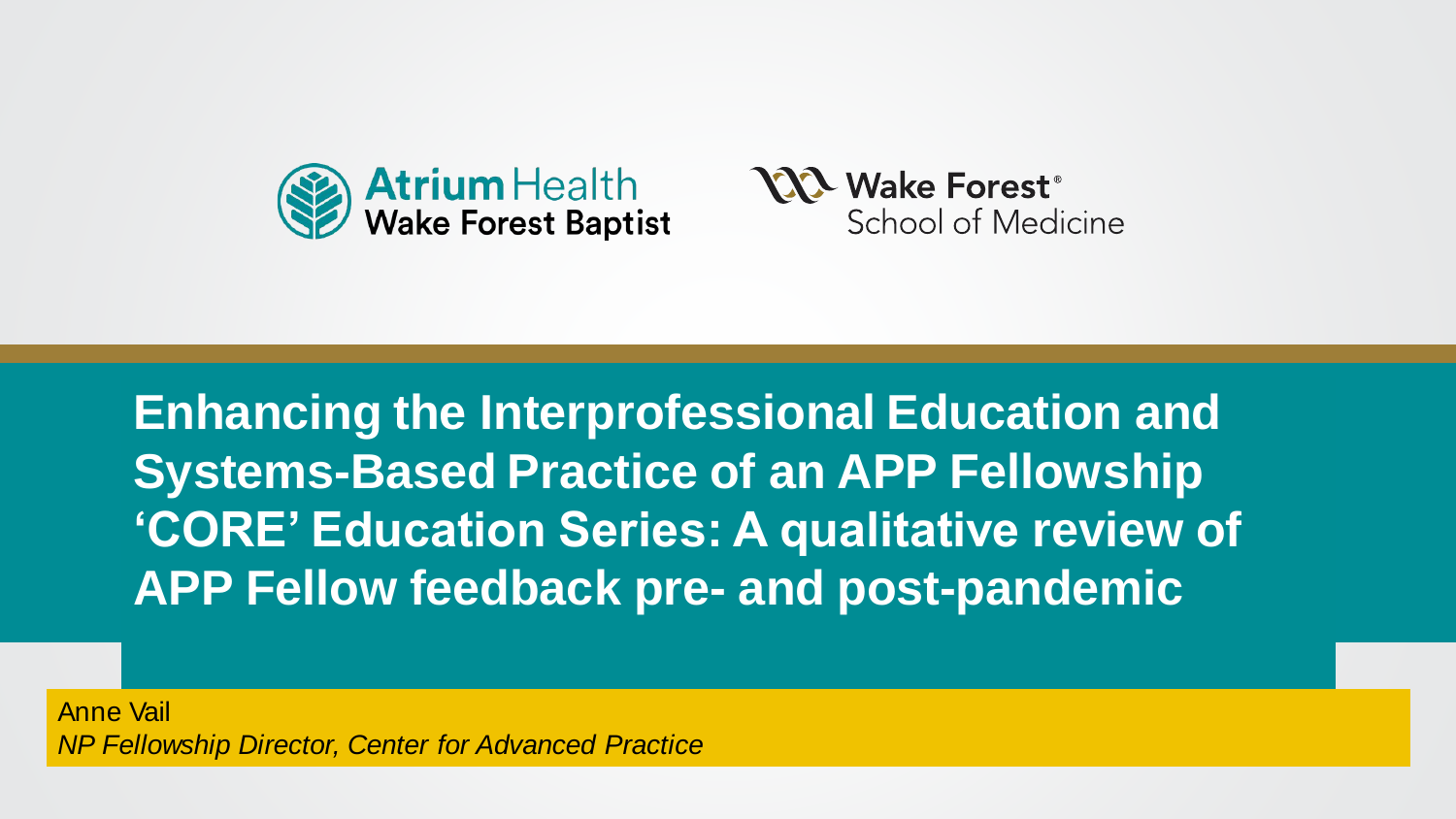## **Objectives**

• This study describes the fellow perceived topic relevance, speaker efficacy, delivery method and platform utilization, gaps of education, and overall satisfaction of an interprofessional education and systems-based practice CORE education series from 2019-2022, to discern and describe post-pandemic, optimal educational delivery.



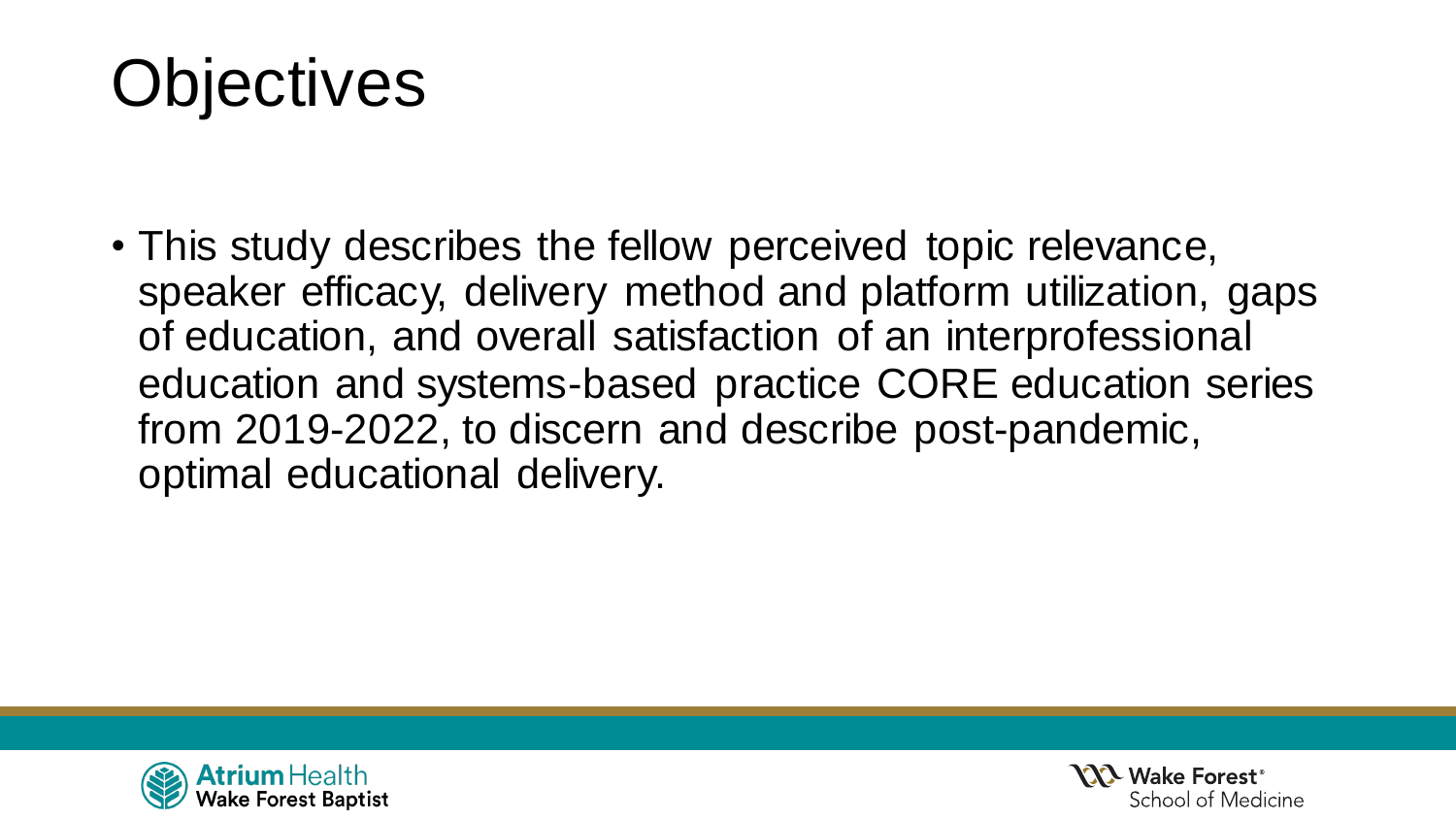## **Methods**

- Feedback for each CORE educational series was collected, in efforts to adapt and enhance future education to changing needs of the fellow learner. Fellows receive instructions and a link to voluntarily complete an anonymous survey via SurveyMonkey©.
- I will review historical data from fellow completed surveys from 2019 through 2022 and compile themes of topic relevance, speaker engagement importance, delivery measures, and open-ended comments. This will be analyzed, and descriptive statistics reported.



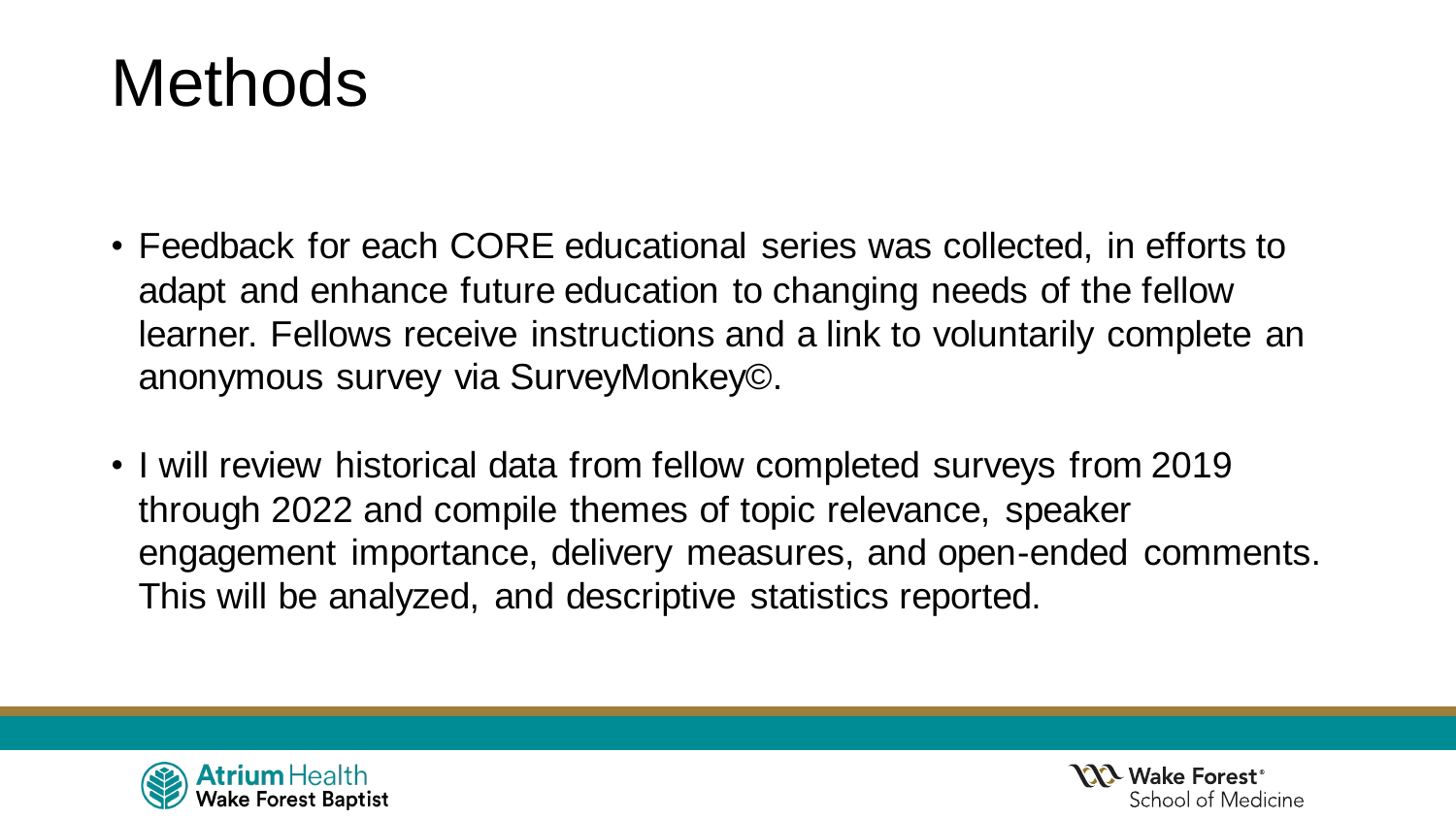## Evaluation Plan & Conclusion

Consistent themes of educational pillars will transcend pandemic timelines and will describe the measures for enhancing interprofessional education, systems-based practice, educational experience and ultimately transition of APP Fellows. The review of themes will likely suggest unique learning needs contributed by the downstream impact of the COVID-19 pandemic and inherent challenges of virtual learning.



Study

Act

Plan

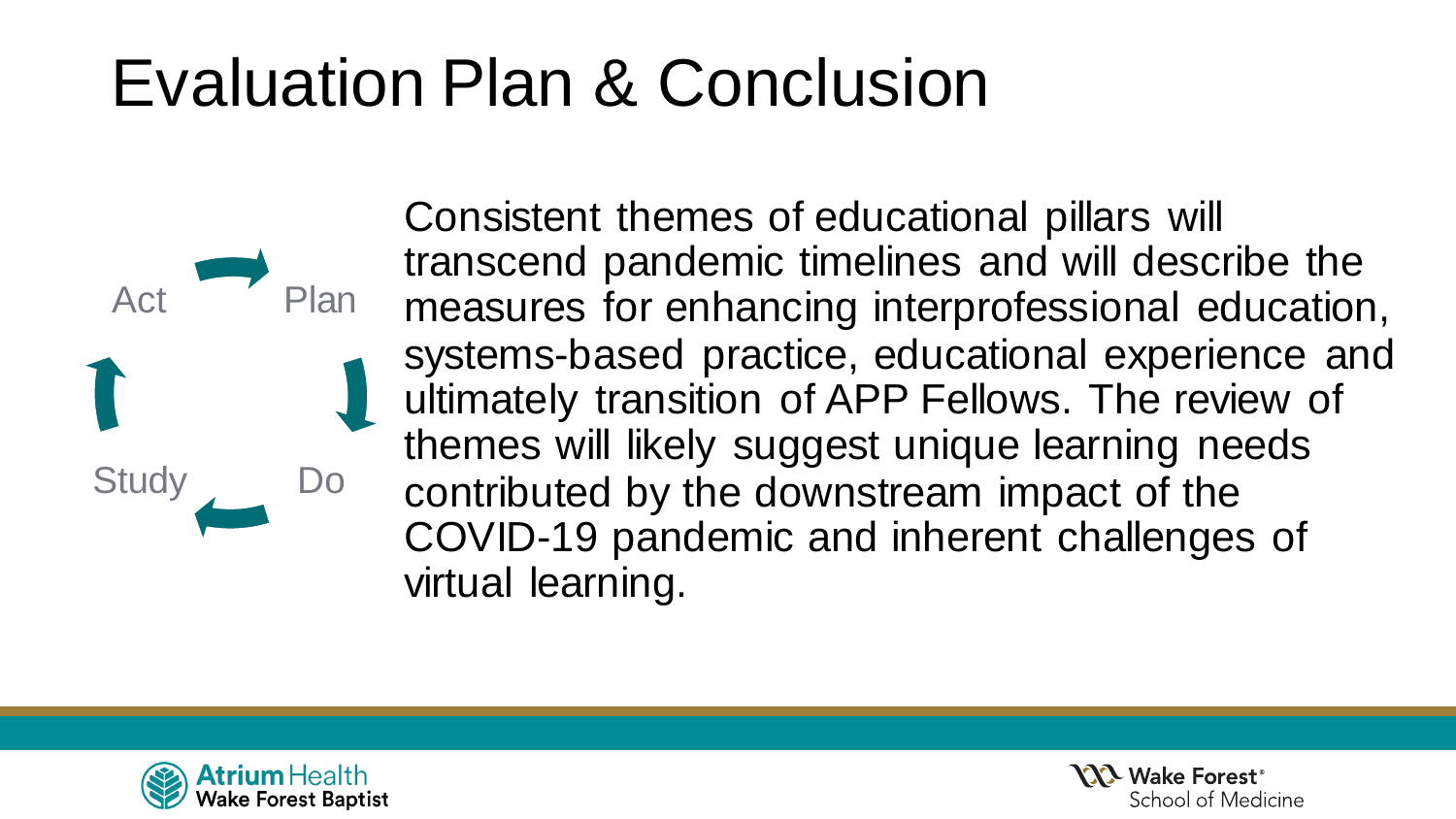